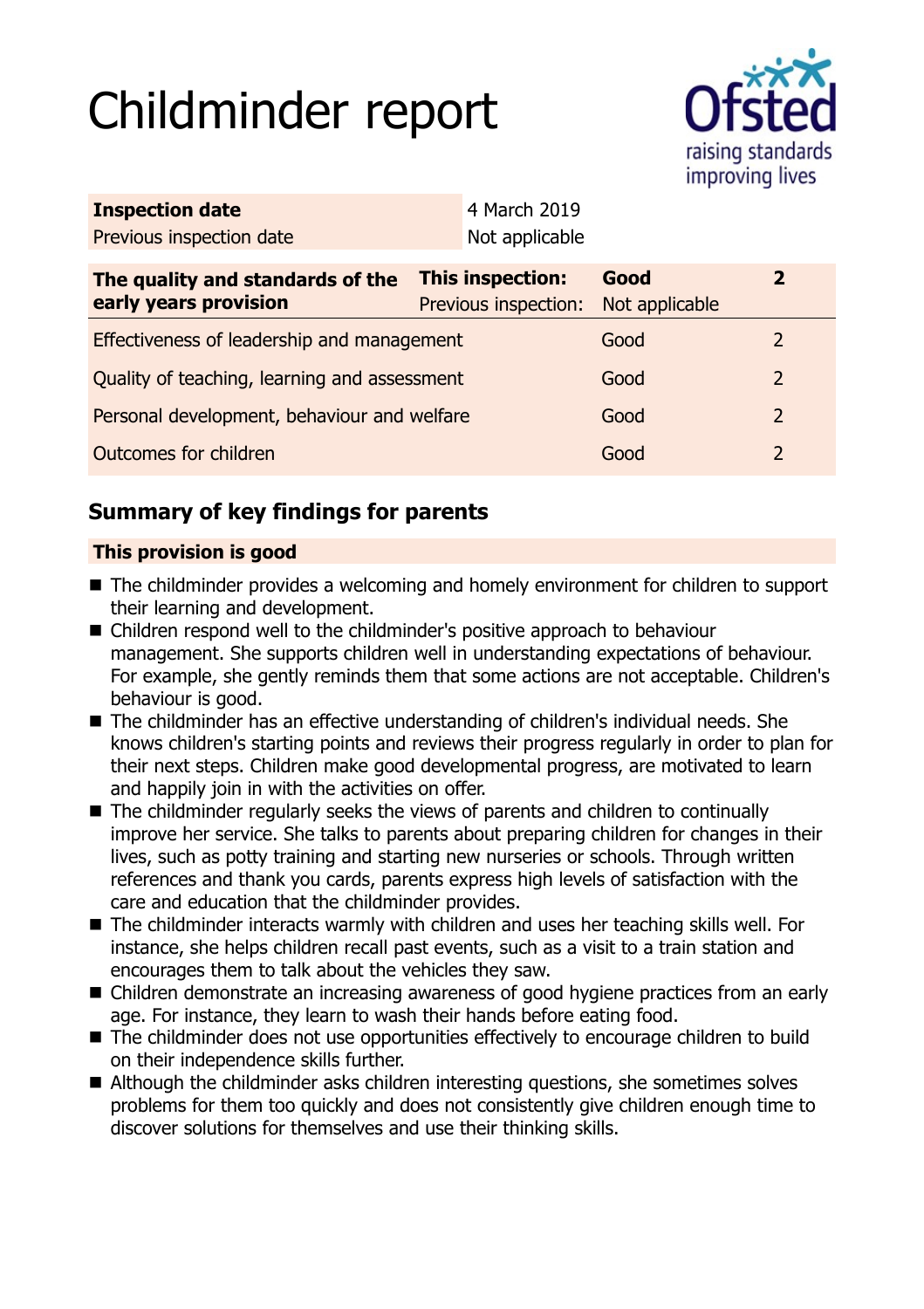## **What the setting needs to do to improve further**

## **To further improve the quality of the early years provision the provider should:**

- $\blacksquare$  extend opportunities for children to develop their independence and do things for themselves
- $\blacksquare$  provide more opportunities for children to think and respond to questions, to extend their learning further.

## **Inspection activities**

- $\blacksquare$  The inspector held discussions with parents about their children's learning and development and the quality of the setting. She took account of the views of parents through written feedback provided.
- The inspector observed the quality of teaching during activities indoors and assessed the impact this has on children's learning.
- $\blacksquare$  The inspector completed a joint evaluation of an activity with the childminder.
- $\blacksquare$  The inspector held a number of discussions with the childminder. She looked at relevant documentation and evidence of the suitability of persons living in the household.
- $\blacksquare$  The inspector sampled a range of documentation, including assessment records, planning, policies and procedures, and feedback from parents.

**Inspector** Sarah Richards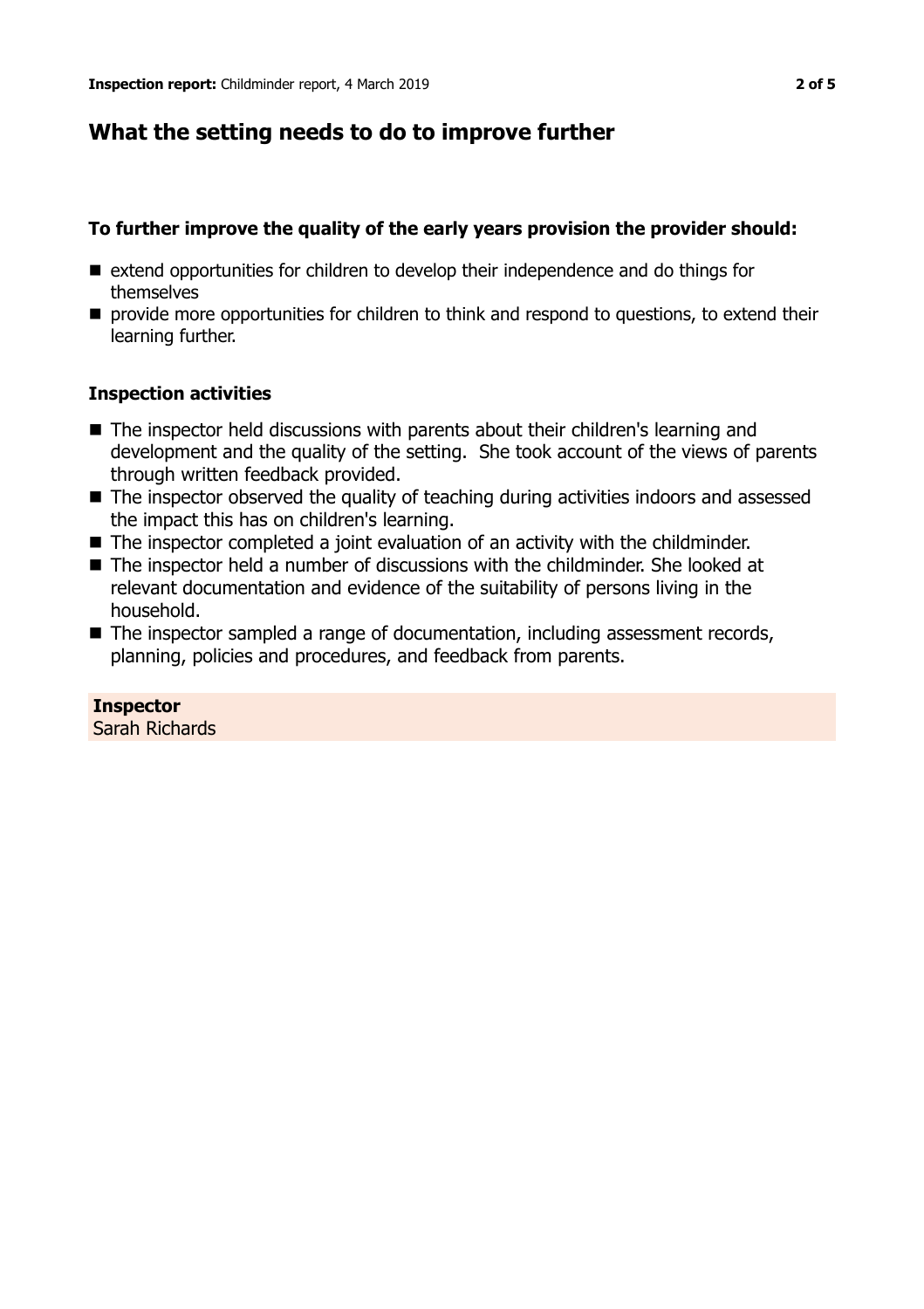## **Inspection findings**

## **Effectiveness of leadership and management is good**

Safeguarding is effective. The childminder has completed courses to understand the many ways children may be at risk of harm from extreme behaviours and views. The well-qualified childminder keeps her knowledge up to date through attending training and through her own research. She uses this information along with self-evaluation to enhance future learning opportunities for children. The childminder monitors children's progress well to ensure that any identified gaps in their learning are narrowing. She builds effective partnerships with other early years settings to ensure positive outcomes for children. For example, she shares information about children's progress, which supports their ongoing learning well.

## **Quality of teaching, learning and assessment is good**

The childminder shares children's progress with parents on a regular basis and invites them to contribute with things they observe children doing at home. The childminder teaches children about numbers during play. For example, she supports children to count the legs on farm animals to increase their understanding of numbers. Children enjoy experimenting with a variety of resources. They show good imaginative skills and create their own unique designs when making a picture of a lamb. During play, the childminder talks to children about what they are doing and introduces new words to help extend their language. For instance, she talks about the different textures of cotton wool and steel scourers.

#### **Personal development, behaviour and welfare are good**

The childminder supports children's understanding of how to be safe well. For example, within the home she reminds them of the importance of 'walking feet' so that they do not slip on the flooring. Snacks are healthy and balanced. Children are developing an understanding of healthy lifestyles. They enjoy physical play activities. For instance, they delight in nature trails and outings to the park. The childminder provides good opportunities for children to learn about people in their community and the wider world.

#### **Outcomes for children are good**

Children settle in quickly to the childminder's setting. They learn a good range of skills and show readiness for the next stages in their learning. Children build on their good early writing skills, for example, as they draw shapes with pencils and pens. They describe their creations to the childminder and admire each other's work. Children develop good social skills. They communicate their needs and feelings confidently and learn how to share and play kindly with others. Children show imagination in their play as they tend to the needs of their dolls, cuddling them and pretending to feed them.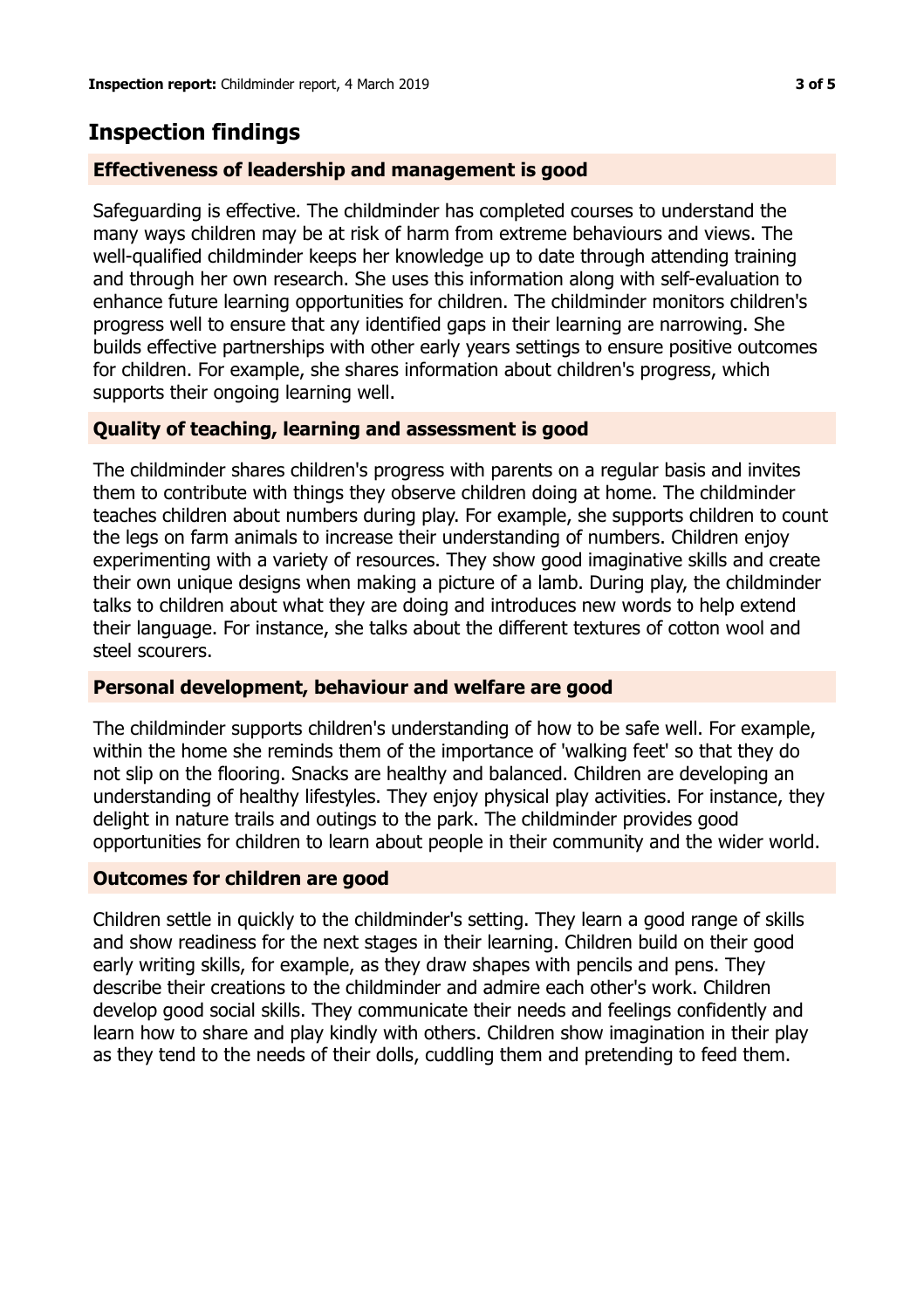## **Setting details**

| Unique reference number       | EY543994                                                                             |
|-------------------------------|--------------------------------------------------------------------------------------|
| <b>Local authority</b>        | Hampshire                                                                            |
| <b>Inspection number</b>      | 10090402                                                                             |
| <b>Type of provision</b>      | Childminder                                                                          |
| <b>Registers</b>              | Early Years Register, Compulsory Childcare<br>Register, Voluntary Childcare Register |
| Day care type                 | Childminder                                                                          |
| Age range of children         | $1 - 8$                                                                              |
| <b>Total number of places</b> | 6                                                                                    |
| Number of children on roll    | 16                                                                                   |
| Date of previous inspection   | Not applicable                                                                       |

The childminder registered in 2017. She lives in Alton, Hampshire. The childminder is open all year round, Monday to Friday. The childminder holds a qualification at level 3.

This inspection was carried out by Ofsted under sections 49 and 50 of the Childcare Act 2006 on the quality and standards of provision that is registered on the Early Years Register. The registered person must ensure that this provision complies with the statutory framework for children's learning, development and care, known as the early years foundation stage.

Any complaints about the inspection or the report should be made following the procedures set out in the guidance Complaints procedure: raising concerns and making complaints about Ofsted, which is available from Ofsted's website: www.ofsted.gov.uk. If you would like Ofsted to send you a copy of the guidance, please telephone 0300 123 4234, or email [enquiries@ofsted.gov.uk.](mailto:enquiries@ofsted.gov.uk)